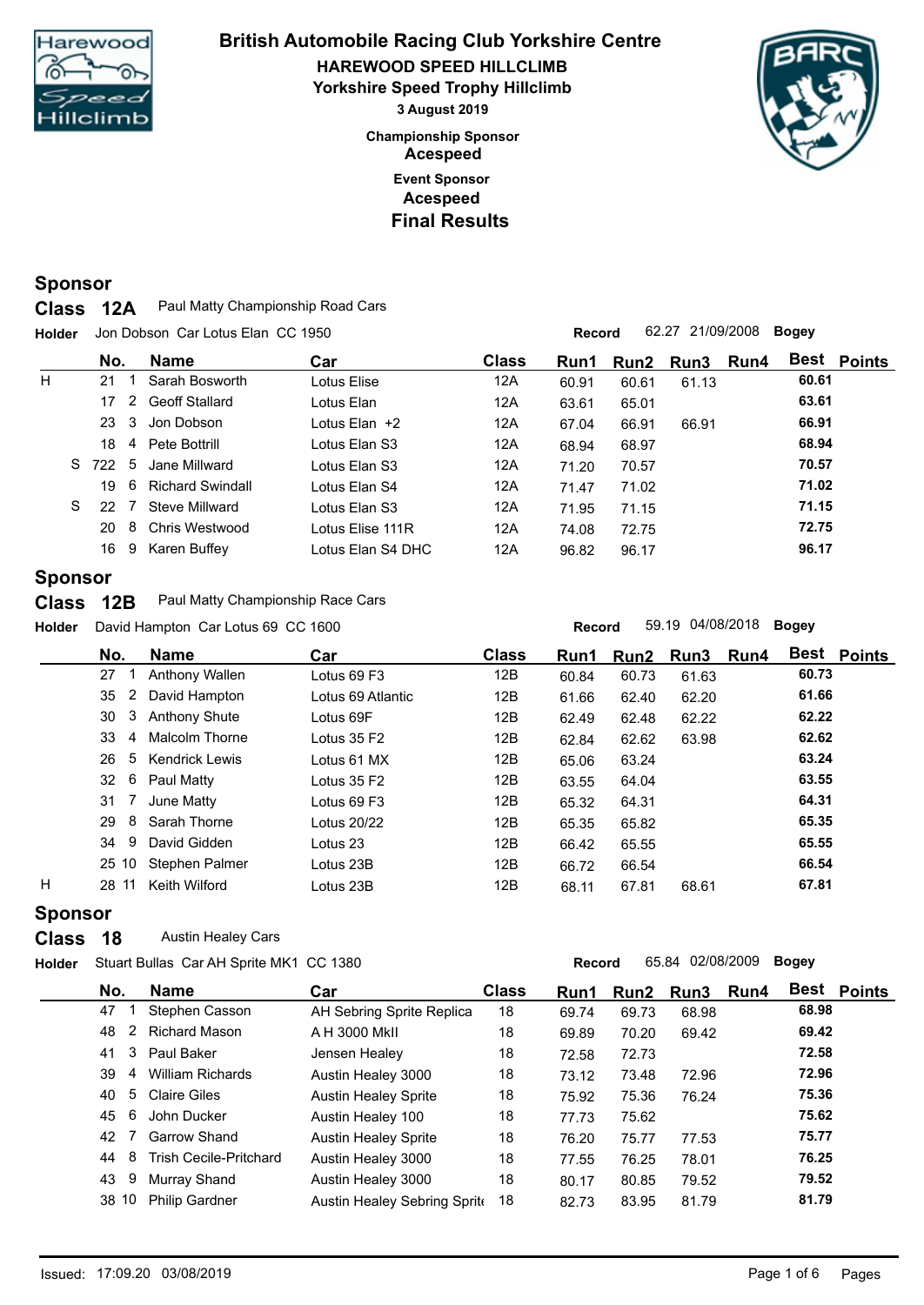**Class** 22 Alfa Romeo Cars

| Holder |     | Paul Jaggard Car Alfa Romeo Giulia CC 1962 |                    |       | Record |       | 73.20 04/08/2018 <b>Bogey</b> |       |               |  |
|--------|-----|--------------------------------------------|--------------------|-------|--------|-------|-------------------------------|-------|---------------|--|
|        | No. | <b>Name</b>                                | Car                | Class | Run1   |       | Run2 Run3 Run4                | Best  | <b>Points</b> |  |
|        | 50  | Mike Stark                                 | Alfa Romeo 156 GTA | 22    | 67.84  | 68.40 | 66.19                         | 66.19 |               |  |
|        | 51  | 2 Leo Martorana                            | Alfa Romeo Mito    | 22    | 71.92  | 72.56 | 72.17                         | 71.92 |               |  |
|        |     |                                            |                    |       |        |       |                               |       |               |  |

### **Sponsor**

**Class** 23A Lotus 7 Cars - Class 1 – Road-Going Specialist Production Car – List 1A Radial Tyres – N

|     |                   | Richard Abraham Car Caterham 7 CC 1600 |       | Record      |       | 66.43 04/08/2018 | Boaev |               |
|-----|-------------------|----------------------------------------|-------|-------------|-------|------------------|-------|---------------|
| No. | <b>Name</b>       | Car                                    | Class | <b>Run1</b> |       | Run2 Run3 Run4   | Best  | <b>Points</b> |
| 520 | Richard Abraham   | Caterham 7                             | 23A   | 68.06       | 68.00 | 66.89            | 66.89 |               |
|     | 518 2 John Clarke | Caterham 7                             | 23A   | 68.53       | 68.54 | 68.39            | 68.39 |               |

#### **Sponsor**

**Class** 23B Lotus 7 Cars - Class 2 – Road-Going Specialist Production Car – List 1A Radial Tyres – N

| <b>Holder</b> |       | Paul Collins Car Caterham S Light CC 1600 |                 |                  | 64.95 04/08/2018<br><b>Bogey</b><br>Record |       |       |           |      |                    |  |
|---------------|-------|-------------------------------------------|-----------------|------------------|--------------------------------------------|-------|-------|-----------|------|--------------------|--|
|               | No.   |                                           | <b>Name</b>     | Car              | <b>Class</b>                               | Run1  |       | Run2 Run3 | Run4 | <b>Best Points</b> |  |
|               | 540   |                                           | Clive Marsden   | Caterham 7       | 23B                                        | 66.61 | 66.78 | 66.01     |      | 66.01              |  |
|               | 529   | 2                                         | Alan Bowler     | Caterham 7       | 23B                                        | 69.57 | 69.29 | 67.93     |      | 67.93              |  |
|               | 534   | 3                                         | Jonathan Heyes  | Caterham S Light | 23B                                        | 69.12 | 69.47 | 68.55     |      | 68.55              |  |
|               | S 537 |                                           | 4 Rob Clav      | Caterham S Sport | 23B                                        | 68.97 | 68.67 | 70.00     |      | 68.67              |  |
|               | S 639 |                                           | 5 Chris Bramall | Caterham 7       | 23B                                        | 71.19 | 69.98 | 70.68     |      | 69.98              |  |
|               | S 631 | 6                                         | Mark Appleby    | Caterham Seven   | 23B                                        | 72.08 | 73.60 | 72.64     |      | 72.08              |  |
|               | 527   |                                           | Roger Abbott    | Caterham         | 23B                                        | 72.98 | 72.62 | 72.49     |      | 72.49              |  |
|               | S 637 | 8                                         | Laura Ferguson  | Caterham S Sport | 23B                                        | 75.59 | 77.39 | 74.73     |      | 74.73              |  |
|               |       |                                           |                 |                  |                                            |       |       |           |      |                    |  |

#### **Sponsor**

**Class** 23C Lotus 7 Cars - Class 3 – Road-Going Specialist Production Car – List 1B Radial Tyres – N

| <b>Holder</b> | David Nelson Car Caterham Superlight CC 1796 |  |                        |                      |              | 61.22 01/01/2011<br><b>Bogey</b><br><b>Record</b> |       |                     |  |       |             |  |
|---------------|----------------------------------------------|--|------------------------|----------------------|--------------|---------------------------------------------------|-------|---------------------|--|-------|-------------|--|
|               | No.                                          |  | Name                   | Car                  | <b>Class</b> |                                                   |       | Run1 Run2 Run3 Run4 |  |       | Best Points |  |
|               | 559                                          |  | Robert Jacobs          | Caterham 7           | 23C          | 64.13                                             | 64.08 | 64.05               |  | 64.05 |             |  |
|               |                                              |  | 557 2 Philip Matchwick | Caterham 7 Roadsport | 23C          | 64.71                                             | 65.09 | 64.19               |  | 64.19 |             |  |
|               |                                              |  | 556 3 Tony Smith       | Caterham 7           | 23C          | 65.27                                             | 65.13 | 66.43               |  | 65.13 |             |  |
|               |                                              |  | 545 4 Bryan Herriott   | Caterham 7           | 23C          | 66.80                                             | 86.62 | 67.01               |  | 66.80 |             |  |
| H             | 554 5                                        |  | Roger Legg             | Caterham 7           | 23C          | 69.51                                             | 69.05 | 69.31               |  | 69.05 |             |  |
|               |                                              |  |                        |                      |              |                                                   |       |                     |  |       |             |  |

### **Sponsor**

**Class** Lotus 7 Cars - Class 4 – Road-Going Specialist Production Car – List 1B Radial Tyres **23D**

| <b>Holder</b> |     | Chris Howard Harris Car Caterham CC 1795 |                      |              | <b>Record</b> |                | 60.08 01/01/2011 | Boaev |       |                    |
|---------------|-----|------------------------------------------|----------------------|--------------|---------------|----------------|------------------|-------|-------|--------------------|
|               | No. | <b>Name</b>                              | Car                  | <b>Class</b> | <b>Run1</b>   | Run2 Run3 Run4 |                  |       |       | <b>Best Points</b> |
|               | 570 | Mike Cocker                              | Caterham 7           | 23D          | 65.14         | 65.18          | 65.24            |       | 65.14 |                    |
|               |     | S 569 2 Jon Davies                       | Caterham 7 Roadsport | 23D          | 67.36         | 65.84          | 65.93            |       | 65.84 |                    |
|               |     | S 669 3 Charlotte Johnston               | Caterham 7 Roadsport | 23D          | 72.82         | 73.09          | 70.79            |       | 70.79 |                    |

### **Sponsor**

**Class** 23E Lotus 7 Cars - Class 5 – Modified Specialist Production Car – List 1C Tyres – Nominal Lin

| <b>Holder</b> |     | Shaun Elwell Car Caterham 7 CC 1999 |                   | 60.12 02/08/2015 <b>Bogey</b><br><b>Record</b> |       |           |       |      |       |                    |  |  |
|---------------|-----|-------------------------------------|-------------------|------------------------------------------------|-------|-----------|-------|------|-------|--------------------|--|--|
|               | No. | <b>Name</b>                         | Car               | <b>Class</b>                                   | Run1  | Run2 Run3 |       | Run4 |       | <b>Best Points</b> |  |  |
|               | 580 | Michael Sankey                      | Caterham 7        | 23E                                            | 62.01 | 62.87     | 62.34 |      | 62.01 |                    |  |  |
|               | 578 | 2 Chris Alston                      | Caterham S Sprint | 23E                                            | 63.88 | 65.07     | 63.84 |      | 63.84 |                    |  |  |
|               |     |                                     |                   |                                                |       |           |       |      |       |                    |  |  |

### **Sponsor**

**Class** Lotus 7 Cars - Class 6 – Modified Specialist Production Car – List 1C Tyres **23F**

| <b>Holder</b> |     | Simon Rogers Car Caterham 7 CC 1396 |                   |       | Record |       |                | 58.01 03/08/2014 <b>Bogey</b> |       |                    |
|---------------|-----|-------------------------------------|-------------------|-------|--------|-------|----------------|-------------------------------|-------|--------------------|
|               | No. | <b>Name</b>                         | Car               | Class | Run1   |       | Run2 Run3 Run4 |                               |       | <b>Best Points</b> |
|               | 587 | Mark Durrant                        | Caterham Hayabusa | 23F   | 61.50  | 61.21 | 62.08          |                               | 61.21 |                    |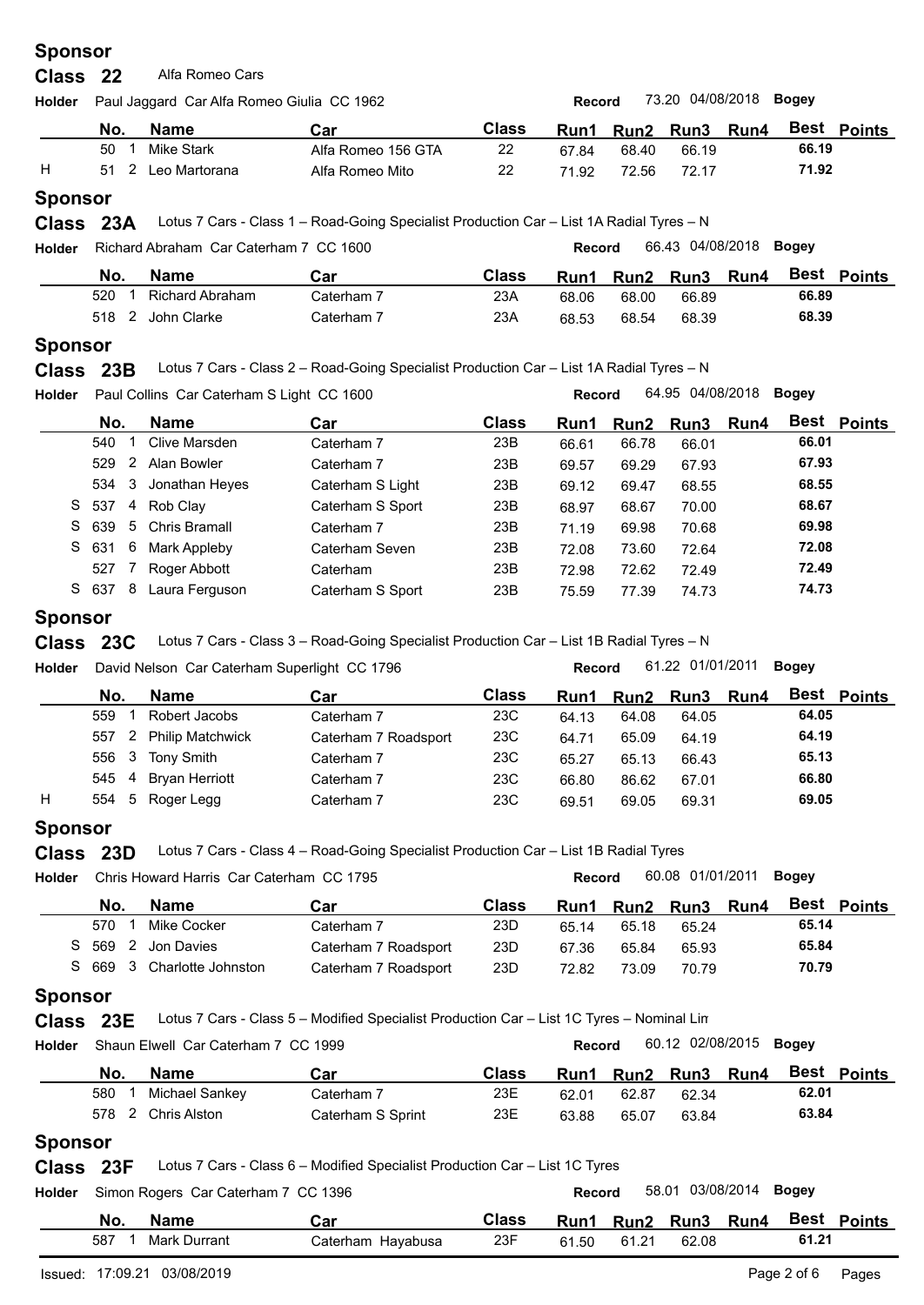| <b>Sponsor</b><br>Lotus 7 Cars - Class 7 - Modified Specialist Production Car - Slicks<br>Class 23G<br>59.10 05/08/2018<br><b>Bogey</b><br>Dave Gemzoe Car Caterham 7 CC 1600<br><b>Record</b><br>Best Points<br>No.<br><b>Name</b><br><b>Class</b><br>Car<br>Run <sub>2</sub><br>Run <sub>3</sub><br>Run1<br>Run4<br>598<br>Simon Jenks<br>57.44<br>Caterham S Sport<br>23G<br>1<br>57.50<br>57.44<br>57.84<br>58.96<br>599<br>2<br><b>Robert Margel</b><br>23G<br>Caterham Hyabusa<br>58.96<br>58.97<br>59.82<br><b>Sponsor</b><br><b>Bugatti Classic Cars</b><br>24<br>58.73 06/08/2017<br><b>Bogey</b><br>Richard Jones Car Brabham BT29X CC 1600<br>Record<br>Best Points<br>No.<br><b>Name</b><br><b>Class</b><br>Car<br>Run4<br>Run1<br>Run2<br>Run <sub>3</sub><br>64.11<br>71<br><b>Andy Tippett</b><br>Brabham BT30X-1<br>$\mathbf 1$<br>24<br>64.11<br>64.68<br>64.88<br><b>Grant Cratchley</b><br>63<br>2<br>Brabham BT21-B<br>24<br>65.82<br>64.88<br>64.88<br>65.11<br>David Owen<br>3<br>53<br>24<br>Merlyn MK11<br>65.14<br>65.11<br>66.02<br>65.38<br>4<br>Les Buck<br>70<br><b>Pringett Mistrale FF</b><br>24<br>67.02<br>65.38<br>5<br>67.12<br>Simon Braithwaite<br>69<br>Ford Escort RS1600<br>24<br><b>DNF</b><br>67.12<br>67.14<br>6<br><b>Mark Linforth</b><br>54<br>Ford Escort<br>24<br>67.86<br>68.56<br>67.14<br>67.37<br>7<br>Mike Bainbridge<br>64<br>Ensign LNF3<br>24<br>67.37<br>67.89<br>8<br>68.68<br>68<br>John Louch<br><b>Reliant Scimitar GTE</b><br>24<br>69.14<br>68.68<br>68.73<br><b>Michael Gale</b><br>56<br>9<br>Lotus 61MXF<br>24<br>70.04<br>70.00<br>68.73<br>68.99<br><b>Matt Clarke</b><br>67 10<br>24<br>Austin Mini<br>70.86<br>69.04<br>68.99<br>70.13<br>11<br>Mark Hobbs<br>59<br>Ford Escort MKII<br>24<br>70.56<br>70.13<br>70.37<br>65 12<br>71.08<br>John Newton<br>24<br>Austin Healey MK 1 Sprite<br>71.56<br>71.08<br>73.02<br>71.95<br>61 13<br>Mike Henney<br>Ford Lotus Cortina<br>24<br>72.43<br>71.95<br>72.30<br>71.99<br>60 14<br>Christopher Wigdor<br>Mallock MK 6B/8<br>24<br>71.99<br>73.69<br>66 15<br>72.32<br>Steve Phennah<br><b>MGB Roadster</b><br>24<br>72.51<br>72.85<br>72.32<br>72.73<br>62 16<br><b>Philip Stader</b><br>MGB GT<br>24<br><b>RET</b><br>72.73<br>74.01<br>55 17<br><b>Carole Nicholls</b><br>Nike Mark 4<br>24<br>74.57<br>76.80<br>74.01<br>74.50<br>58 18<br>24<br>Andy Clarke<br><b>Austin Mini</b><br>75.18<br>74.50<br>757 19<br>Alex Howells<br>83.35<br>S<br>Hillman Super Imp<br>24<br>83.35<br>86.17<br>85.27<br>S<br>85.90<br>Jenny Howells<br>57 20<br>Hillman Super Imp<br>24<br>88.80<br>92.01<br>85.90<br><b>Sponsor</b><br><b>DEWS Club</b><br>Class 30<br>63.23 04/08/2018<br><b>Bogey</b><br>Derek Kessell Car Maguire Mini Cooper CC 1360<br><b>Record</b><br>Best Points<br><b>Name</b><br><b>Class</b><br>No.<br>Car<br>Run3<br>Run1<br>Run2<br>Run4<br>76<br>Derek Kessell<br>63.09<br>$\mathbf{1}$<br>Maguire Mini Cooper<br>30<br>63.44<br>63.09<br>63.31<br>2<br><b>Graham Gonzalez</b><br>68.90<br>75<br>30<br>68.90<br>Austin Mini<br>69.85<br><b>DNF</b><br><b>Sponsor</b><br>Road-going Modified Saloon & Sports Cars up to & including 1400cc<br><b>Class</b><br>1A<br>67.03 04/08/2018<br><b>Bogey 85.62</b><br>Holder<br>Mark Teale Car Suzuki Swift GTi CC 1370<br><b>Record</b><br>Best Points<br><b>Class</b><br><b>Name</b><br>No.<br>Car<br>Run2<br>Run <sub>3</sub><br>Run4<br>Run1<br>S<br>82 1<br><b>Nick Mitchell</b><br>67.45<br>18.17<br>Peugeot 205<br>1A<br>68.13<br>68.04<br>67.45<br>S<br>$\overline{2}$<br>69.45<br>16.17<br>782<br><b>Steve Mitchell</b><br>Peugeot 205<br>1A<br>77.88<br>70.17<br>69.45<br>15.27<br>3<br>70.35<br>David Taylor<br>Morris Cooper 'S'<br>81<br>1A<br>70.35<br>71.02<br>70.49<br>David Holden<br>71.86<br>13.76<br>80<br>Alpine Renault A110<br>4<br>1A<br>71.86<br>72.54<br>72.80<br>Keith Waters<br>74.61<br>78<br>5<br>Rover Metro<br>1A<br>75.28<br>74.98<br>74.61<br>6<br>77.97<br>7.65<br>79<br>Andrew Jeffery<br>Austin Mini Cooper S<br>1A<br>79.52<br>77.97<br>79.99<br><b>Sponsor</b><br>Road-going Modified Saloon & Sports Cars over 1400cc up to & including 2000cc<br>1B<br>64.04 15/09/2018<br><b>Bogey</b> 84.04<br>Gordon Riley Car Toyota Starlet CC 1331T<br><b>Record</b><br><b>Name</b><br>Best Points<br>No.<br>Car<br><b>Class</b><br>Run <sub>2</sub><br>Run <sub>3</sub><br>Run4<br>Run1<br>64.43<br>Deryck Jones<br>104<br>Peugeot 205 GTi<br>1B<br>F/R<br>- 1<br>64.56<br>64.43<br>105 2 Gordon Riley<br>64.94<br><b>Toyota Starlet</b><br>1B<br>65.57<br>66.21<br>64.94 |              | 586 | 2 Graham Denholm | Caterham 7 | 23F | 61.49 | 61.67 | 61.61 | 61.49 |       |
|---------------------------------------------------------------------------------------------------------------------------------------------------------------------------------------------------------------------------------------------------------------------------------------------------------------------------------------------------------------------------------------------------------------------------------------------------------------------------------------------------------------------------------------------------------------------------------------------------------------------------------------------------------------------------------------------------------------------------------------------------------------------------------------------------------------------------------------------------------------------------------------------------------------------------------------------------------------------------------------------------------------------------------------------------------------------------------------------------------------------------------------------------------------------------------------------------------------------------------------------------------------------------------------------------------------------------------------------------------------------------------------------------------------------------------------------------------------------------------------------------------------------------------------------------------------------------------------------------------------------------------------------------------------------------------------------------------------------------------------------------------------------------------------------------------------------------------------------------------------------------------------------------------------------------------------------------------------------------------------------------------------------------------------------------------------------------------------------------------------------------------------------------------------------------------------------------------------------------------------------------------------------------------------------------------------------------------------------------------------------------------------------------------------------------------------------------------------------------------------------------------------------------------------------------------------------------------------------------------------------------------------------------------------------------------------------------------------------------------------------------------------------------------------------------------------------------------------------------------------------------------------------------------------------------------------------------------------------------------------------------------------------------------------------------------------------------------------------------------------------------------------------------------------------------------------------------------------------------------------------------------------------------------------------------------------------------------------------------------------------------------------------------------------------------------------------------------------------------------------------------------------------------------------------------------------------------------------------------------------------------------------------------------------------------------------------------------------------------------------------------------------------------------------------------------------------------------------------------------------------------------------------------------------------------------------------------------------------------------------------------------------------------------------------------------------------------------------------------------------------------------------------------------------------------------------------------------------------------------------------------------------------------------------------------------------------------------------------------------------------------------------------------------------------------------------------------------------------------------------------------------------------------------------------------------------------------------------|--------------|-----|------------------|------------|-----|-------|-------|-------|-------|-------|
|                                                                                                                                                                                                                                                                                                                                                                                                                                                                                                                                                                                                                                                                                                                                                                                                                                                                                                                                                                                                                                                                                                                                                                                                                                                                                                                                                                                                                                                                                                                                                                                                                                                                                                                                                                                                                                                                                                                                                                                                                                                                                                                                                                                                                                                                                                                                                                                                                                                                                                                                                                                                                                                                                                                                                                                                                                                                                                                                                                                                                                                                                                                                                                                                                                                                                                                                                                                                                                                                                                                                                                                                                                                                                                                                                                                                                                                                                                                                                                                                                                                                                                                                                                                                                                                                                                                                                                                                                                                                                                                                                                                       |              |     |                  |            |     |       |       |       |       |       |
|                                                                                                                                                                                                                                                                                                                                                                                                                                                                                                                                                                                                                                                                                                                                                                                                                                                                                                                                                                                                                                                                                                                                                                                                                                                                                                                                                                                                                                                                                                                                                                                                                                                                                                                                                                                                                                                                                                                                                                                                                                                                                                                                                                                                                                                                                                                                                                                                                                                                                                                                                                                                                                                                                                                                                                                                                                                                                                                                                                                                                                                                                                                                                                                                                                                                                                                                                                                                                                                                                                                                                                                                                                                                                                                                                                                                                                                                                                                                                                                                                                                                                                                                                                                                                                                                                                                                                                                                                                                                                                                                                                                       |              |     |                  |            |     |       |       |       |       |       |
|                                                                                                                                                                                                                                                                                                                                                                                                                                                                                                                                                                                                                                                                                                                                                                                                                                                                                                                                                                                                                                                                                                                                                                                                                                                                                                                                                                                                                                                                                                                                                                                                                                                                                                                                                                                                                                                                                                                                                                                                                                                                                                                                                                                                                                                                                                                                                                                                                                                                                                                                                                                                                                                                                                                                                                                                                                                                                                                                                                                                                                                                                                                                                                                                                                                                                                                                                                                                                                                                                                                                                                                                                                                                                                                                                                                                                                                                                                                                                                                                                                                                                                                                                                                                                                                                                                                                                                                                                                                                                                                                                                                       | Holder       |     |                  |            |     |       |       |       |       |       |
|                                                                                                                                                                                                                                                                                                                                                                                                                                                                                                                                                                                                                                                                                                                                                                                                                                                                                                                                                                                                                                                                                                                                                                                                                                                                                                                                                                                                                                                                                                                                                                                                                                                                                                                                                                                                                                                                                                                                                                                                                                                                                                                                                                                                                                                                                                                                                                                                                                                                                                                                                                                                                                                                                                                                                                                                                                                                                                                                                                                                                                                                                                                                                                                                                                                                                                                                                                                                                                                                                                                                                                                                                                                                                                                                                                                                                                                                                                                                                                                                                                                                                                                                                                                                                                                                                                                                                                                                                                                                                                                                                                                       |              |     |                  |            |     |       |       |       |       |       |
|                                                                                                                                                                                                                                                                                                                                                                                                                                                                                                                                                                                                                                                                                                                                                                                                                                                                                                                                                                                                                                                                                                                                                                                                                                                                                                                                                                                                                                                                                                                                                                                                                                                                                                                                                                                                                                                                                                                                                                                                                                                                                                                                                                                                                                                                                                                                                                                                                                                                                                                                                                                                                                                                                                                                                                                                                                                                                                                                                                                                                                                                                                                                                                                                                                                                                                                                                                                                                                                                                                                                                                                                                                                                                                                                                                                                                                                                                                                                                                                                                                                                                                                                                                                                                                                                                                                                                                                                                                                                                                                                                                                       |              |     |                  |            |     |       |       |       |       |       |
|                                                                                                                                                                                                                                                                                                                                                                                                                                                                                                                                                                                                                                                                                                                                                                                                                                                                                                                                                                                                                                                                                                                                                                                                                                                                                                                                                                                                                                                                                                                                                                                                                                                                                                                                                                                                                                                                                                                                                                                                                                                                                                                                                                                                                                                                                                                                                                                                                                                                                                                                                                                                                                                                                                                                                                                                                                                                                                                                                                                                                                                                                                                                                                                                                                                                                                                                                                                                                                                                                                                                                                                                                                                                                                                                                                                                                                                                                                                                                                                                                                                                                                                                                                                                                                                                                                                                                                                                                                                                                                                                                                                       |              |     |                  |            |     |       |       |       |       |       |
|                                                                                                                                                                                                                                                                                                                                                                                                                                                                                                                                                                                                                                                                                                                                                                                                                                                                                                                                                                                                                                                                                                                                                                                                                                                                                                                                                                                                                                                                                                                                                                                                                                                                                                                                                                                                                                                                                                                                                                                                                                                                                                                                                                                                                                                                                                                                                                                                                                                                                                                                                                                                                                                                                                                                                                                                                                                                                                                                                                                                                                                                                                                                                                                                                                                                                                                                                                                                                                                                                                                                                                                                                                                                                                                                                                                                                                                                                                                                                                                                                                                                                                                                                                                                                                                                                                                                                                                                                                                                                                                                                                                       |              |     |                  |            |     |       |       |       |       |       |
|                                                                                                                                                                                                                                                                                                                                                                                                                                                                                                                                                                                                                                                                                                                                                                                                                                                                                                                                                                                                                                                                                                                                                                                                                                                                                                                                                                                                                                                                                                                                                                                                                                                                                                                                                                                                                                                                                                                                                                                                                                                                                                                                                                                                                                                                                                                                                                                                                                                                                                                                                                                                                                                                                                                                                                                                                                                                                                                                                                                                                                                                                                                                                                                                                                                                                                                                                                                                                                                                                                                                                                                                                                                                                                                                                                                                                                                                                                                                                                                                                                                                                                                                                                                                                                                                                                                                                                                                                                                                                                                                                                                       |              |     |                  |            |     |       |       |       |       |       |
|                                                                                                                                                                                                                                                                                                                                                                                                                                                                                                                                                                                                                                                                                                                                                                                                                                                                                                                                                                                                                                                                                                                                                                                                                                                                                                                                                                                                                                                                                                                                                                                                                                                                                                                                                                                                                                                                                                                                                                                                                                                                                                                                                                                                                                                                                                                                                                                                                                                                                                                                                                                                                                                                                                                                                                                                                                                                                                                                                                                                                                                                                                                                                                                                                                                                                                                                                                                                                                                                                                                                                                                                                                                                                                                                                                                                                                                                                                                                                                                                                                                                                                                                                                                                                                                                                                                                                                                                                                                                                                                                                                                       | <b>Class</b> |     |                  |            |     |       |       |       |       |       |
|                                                                                                                                                                                                                                                                                                                                                                                                                                                                                                                                                                                                                                                                                                                                                                                                                                                                                                                                                                                                                                                                                                                                                                                                                                                                                                                                                                                                                                                                                                                                                                                                                                                                                                                                                                                                                                                                                                                                                                                                                                                                                                                                                                                                                                                                                                                                                                                                                                                                                                                                                                                                                                                                                                                                                                                                                                                                                                                                                                                                                                                                                                                                                                                                                                                                                                                                                                                                                                                                                                                                                                                                                                                                                                                                                                                                                                                                                                                                                                                                                                                                                                                                                                                                                                                                                                                                                                                                                                                                                                                                                                                       | Holder       |     |                  |            |     |       |       |       |       |       |
|                                                                                                                                                                                                                                                                                                                                                                                                                                                                                                                                                                                                                                                                                                                                                                                                                                                                                                                                                                                                                                                                                                                                                                                                                                                                                                                                                                                                                                                                                                                                                                                                                                                                                                                                                                                                                                                                                                                                                                                                                                                                                                                                                                                                                                                                                                                                                                                                                                                                                                                                                                                                                                                                                                                                                                                                                                                                                                                                                                                                                                                                                                                                                                                                                                                                                                                                                                                                                                                                                                                                                                                                                                                                                                                                                                                                                                                                                                                                                                                                                                                                                                                                                                                                                                                                                                                                                                                                                                                                                                                                                                                       |              |     |                  |            |     |       |       |       |       |       |
|                                                                                                                                                                                                                                                                                                                                                                                                                                                                                                                                                                                                                                                                                                                                                                                                                                                                                                                                                                                                                                                                                                                                                                                                                                                                                                                                                                                                                                                                                                                                                                                                                                                                                                                                                                                                                                                                                                                                                                                                                                                                                                                                                                                                                                                                                                                                                                                                                                                                                                                                                                                                                                                                                                                                                                                                                                                                                                                                                                                                                                                                                                                                                                                                                                                                                                                                                                                                                                                                                                                                                                                                                                                                                                                                                                                                                                                                                                                                                                                                                                                                                                                                                                                                                                                                                                                                                                                                                                                                                                                                                                                       |              |     |                  |            |     |       |       |       |       |       |
|                                                                                                                                                                                                                                                                                                                                                                                                                                                                                                                                                                                                                                                                                                                                                                                                                                                                                                                                                                                                                                                                                                                                                                                                                                                                                                                                                                                                                                                                                                                                                                                                                                                                                                                                                                                                                                                                                                                                                                                                                                                                                                                                                                                                                                                                                                                                                                                                                                                                                                                                                                                                                                                                                                                                                                                                                                                                                                                                                                                                                                                                                                                                                                                                                                                                                                                                                                                                                                                                                                                                                                                                                                                                                                                                                                                                                                                                                                                                                                                                                                                                                                                                                                                                                                                                                                                                                                                                                                                                                                                                                                                       |              |     |                  |            |     |       |       |       |       |       |
|                                                                                                                                                                                                                                                                                                                                                                                                                                                                                                                                                                                                                                                                                                                                                                                                                                                                                                                                                                                                                                                                                                                                                                                                                                                                                                                                                                                                                                                                                                                                                                                                                                                                                                                                                                                                                                                                                                                                                                                                                                                                                                                                                                                                                                                                                                                                                                                                                                                                                                                                                                                                                                                                                                                                                                                                                                                                                                                                                                                                                                                                                                                                                                                                                                                                                                                                                                                                                                                                                                                                                                                                                                                                                                                                                                                                                                                                                                                                                                                                                                                                                                                                                                                                                                                                                                                                                                                                                                                                                                                                                                                       |              |     |                  |            |     |       |       |       |       |       |
|                                                                                                                                                                                                                                                                                                                                                                                                                                                                                                                                                                                                                                                                                                                                                                                                                                                                                                                                                                                                                                                                                                                                                                                                                                                                                                                                                                                                                                                                                                                                                                                                                                                                                                                                                                                                                                                                                                                                                                                                                                                                                                                                                                                                                                                                                                                                                                                                                                                                                                                                                                                                                                                                                                                                                                                                                                                                                                                                                                                                                                                                                                                                                                                                                                                                                                                                                                                                                                                                                                                                                                                                                                                                                                                                                                                                                                                                                                                                                                                                                                                                                                                                                                                                                                                                                                                                                                                                                                                                                                                                                                                       |              |     |                  |            |     |       |       |       |       |       |
|                                                                                                                                                                                                                                                                                                                                                                                                                                                                                                                                                                                                                                                                                                                                                                                                                                                                                                                                                                                                                                                                                                                                                                                                                                                                                                                                                                                                                                                                                                                                                                                                                                                                                                                                                                                                                                                                                                                                                                                                                                                                                                                                                                                                                                                                                                                                                                                                                                                                                                                                                                                                                                                                                                                                                                                                                                                                                                                                                                                                                                                                                                                                                                                                                                                                                                                                                                                                                                                                                                                                                                                                                                                                                                                                                                                                                                                                                                                                                                                                                                                                                                                                                                                                                                                                                                                                                                                                                                                                                                                                                                                       |              |     |                  |            |     |       |       |       |       |       |
|                                                                                                                                                                                                                                                                                                                                                                                                                                                                                                                                                                                                                                                                                                                                                                                                                                                                                                                                                                                                                                                                                                                                                                                                                                                                                                                                                                                                                                                                                                                                                                                                                                                                                                                                                                                                                                                                                                                                                                                                                                                                                                                                                                                                                                                                                                                                                                                                                                                                                                                                                                                                                                                                                                                                                                                                                                                                                                                                                                                                                                                                                                                                                                                                                                                                                                                                                                                                                                                                                                                                                                                                                                                                                                                                                                                                                                                                                                                                                                                                                                                                                                                                                                                                                                                                                                                                                                                                                                                                                                                                                                                       |              |     |                  |            |     |       |       |       |       |       |
|                                                                                                                                                                                                                                                                                                                                                                                                                                                                                                                                                                                                                                                                                                                                                                                                                                                                                                                                                                                                                                                                                                                                                                                                                                                                                                                                                                                                                                                                                                                                                                                                                                                                                                                                                                                                                                                                                                                                                                                                                                                                                                                                                                                                                                                                                                                                                                                                                                                                                                                                                                                                                                                                                                                                                                                                                                                                                                                                                                                                                                                                                                                                                                                                                                                                                                                                                                                                                                                                                                                                                                                                                                                                                                                                                                                                                                                                                                                                                                                                                                                                                                                                                                                                                                                                                                                                                                                                                                                                                                                                                                                       | H            |     |                  |            |     |       |       |       |       |       |
|                                                                                                                                                                                                                                                                                                                                                                                                                                                                                                                                                                                                                                                                                                                                                                                                                                                                                                                                                                                                                                                                                                                                                                                                                                                                                                                                                                                                                                                                                                                                                                                                                                                                                                                                                                                                                                                                                                                                                                                                                                                                                                                                                                                                                                                                                                                                                                                                                                                                                                                                                                                                                                                                                                                                                                                                                                                                                                                                                                                                                                                                                                                                                                                                                                                                                                                                                                                                                                                                                                                                                                                                                                                                                                                                                                                                                                                                                                                                                                                                                                                                                                                                                                                                                                                                                                                                                                                                                                                                                                                                                                                       |              |     |                  |            |     |       |       |       |       |       |
|                                                                                                                                                                                                                                                                                                                                                                                                                                                                                                                                                                                                                                                                                                                                                                                                                                                                                                                                                                                                                                                                                                                                                                                                                                                                                                                                                                                                                                                                                                                                                                                                                                                                                                                                                                                                                                                                                                                                                                                                                                                                                                                                                                                                                                                                                                                                                                                                                                                                                                                                                                                                                                                                                                                                                                                                                                                                                                                                                                                                                                                                                                                                                                                                                                                                                                                                                                                                                                                                                                                                                                                                                                                                                                                                                                                                                                                                                                                                                                                                                                                                                                                                                                                                                                                                                                                                                                                                                                                                                                                                                                                       |              |     |                  |            |     |       |       |       |       |       |
|                                                                                                                                                                                                                                                                                                                                                                                                                                                                                                                                                                                                                                                                                                                                                                                                                                                                                                                                                                                                                                                                                                                                                                                                                                                                                                                                                                                                                                                                                                                                                                                                                                                                                                                                                                                                                                                                                                                                                                                                                                                                                                                                                                                                                                                                                                                                                                                                                                                                                                                                                                                                                                                                                                                                                                                                                                                                                                                                                                                                                                                                                                                                                                                                                                                                                                                                                                                                                                                                                                                                                                                                                                                                                                                                                                                                                                                                                                                                                                                                                                                                                                                                                                                                                                                                                                                                                                                                                                                                                                                                                                                       | H            |     |                  |            |     |       |       |       |       |       |
|                                                                                                                                                                                                                                                                                                                                                                                                                                                                                                                                                                                                                                                                                                                                                                                                                                                                                                                                                                                                                                                                                                                                                                                                                                                                                                                                                                                                                                                                                                                                                                                                                                                                                                                                                                                                                                                                                                                                                                                                                                                                                                                                                                                                                                                                                                                                                                                                                                                                                                                                                                                                                                                                                                                                                                                                                                                                                                                                                                                                                                                                                                                                                                                                                                                                                                                                                                                                                                                                                                                                                                                                                                                                                                                                                                                                                                                                                                                                                                                                                                                                                                                                                                                                                                                                                                                                                                                                                                                                                                                                                                                       |              |     |                  |            |     |       |       |       |       |       |
|                                                                                                                                                                                                                                                                                                                                                                                                                                                                                                                                                                                                                                                                                                                                                                                                                                                                                                                                                                                                                                                                                                                                                                                                                                                                                                                                                                                                                                                                                                                                                                                                                                                                                                                                                                                                                                                                                                                                                                                                                                                                                                                                                                                                                                                                                                                                                                                                                                                                                                                                                                                                                                                                                                                                                                                                                                                                                                                                                                                                                                                                                                                                                                                                                                                                                                                                                                                                                                                                                                                                                                                                                                                                                                                                                                                                                                                                                                                                                                                                                                                                                                                                                                                                                                                                                                                                                                                                                                                                                                                                                                                       |              |     |                  |            |     |       |       |       |       |       |
|                                                                                                                                                                                                                                                                                                                                                                                                                                                                                                                                                                                                                                                                                                                                                                                                                                                                                                                                                                                                                                                                                                                                                                                                                                                                                                                                                                                                                                                                                                                                                                                                                                                                                                                                                                                                                                                                                                                                                                                                                                                                                                                                                                                                                                                                                                                                                                                                                                                                                                                                                                                                                                                                                                                                                                                                                                                                                                                                                                                                                                                                                                                                                                                                                                                                                                                                                                                                                                                                                                                                                                                                                                                                                                                                                                                                                                                                                                                                                                                                                                                                                                                                                                                                                                                                                                                                                                                                                                                                                                                                                                                       |              |     |                  |            |     |       |       |       |       |       |
|                                                                                                                                                                                                                                                                                                                                                                                                                                                                                                                                                                                                                                                                                                                                                                                                                                                                                                                                                                                                                                                                                                                                                                                                                                                                                                                                                                                                                                                                                                                                                                                                                                                                                                                                                                                                                                                                                                                                                                                                                                                                                                                                                                                                                                                                                                                                                                                                                                                                                                                                                                                                                                                                                                                                                                                                                                                                                                                                                                                                                                                                                                                                                                                                                                                                                                                                                                                                                                                                                                                                                                                                                                                                                                                                                                                                                                                                                                                                                                                                                                                                                                                                                                                                                                                                                                                                                                                                                                                                                                                                                                                       |              |     |                  |            |     |       |       |       |       |       |
|                                                                                                                                                                                                                                                                                                                                                                                                                                                                                                                                                                                                                                                                                                                                                                                                                                                                                                                                                                                                                                                                                                                                                                                                                                                                                                                                                                                                                                                                                                                                                                                                                                                                                                                                                                                                                                                                                                                                                                                                                                                                                                                                                                                                                                                                                                                                                                                                                                                                                                                                                                                                                                                                                                                                                                                                                                                                                                                                                                                                                                                                                                                                                                                                                                                                                                                                                                                                                                                                                                                                                                                                                                                                                                                                                                                                                                                                                                                                                                                                                                                                                                                                                                                                                                                                                                                                                                                                                                                                                                                                                                                       |              |     |                  |            |     |       |       |       |       |       |
|                                                                                                                                                                                                                                                                                                                                                                                                                                                                                                                                                                                                                                                                                                                                                                                                                                                                                                                                                                                                                                                                                                                                                                                                                                                                                                                                                                                                                                                                                                                                                                                                                                                                                                                                                                                                                                                                                                                                                                                                                                                                                                                                                                                                                                                                                                                                                                                                                                                                                                                                                                                                                                                                                                                                                                                                                                                                                                                                                                                                                                                                                                                                                                                                                                                                                                                                                                                                                                                                                                                                                                                                                                                                                                                                                                                                                                                                                                                                                                                                                                                                                                                                                                                                                                                                                                                                                                                                                                                                                                                                                                                       |              |     |                  |            |     |       |       |       |       |       |
|                                                                                                                                                                                                                                                                                                                                                                                                                                                                                                                                                                                                                                                                                                                                                                                                                                                                                                                                                                                                                                                                                                                                                                                                                                                                                                                                                                                                                                                                                                                                                                                                                                                                                                                                                                                                                                                                                                                                                                                                                                                                                                                                                                                                                                                                                                                                                                                                                                                                                                                                                                                                                                                                                                                                                                                                                                                                                                                                                                                                                                                                                                                                                                                                                                                                                                                                                                                                                                                                                                                                                                                                                                                                                                                                                                                                                                                                                                                                                                                                                                                                                                                                                                                                                                                                                                                                                                                                                                                                                                                                                                                       |              |     |                  |            |     |       |       |       |       |       |
|                                                                                                                                                                                                                                                                                                                                                                                                                                                                                                                                                                                                                                                                                                                                                                                                                                                                                                                                                                                                                                                                                                                                                                                                                                                                                                                                                                                                                                                                                                                                                                                                                                                                                                                                                                                                                                                                                                                                                                                                                                                                                                                                                                                                                                                                                                                                                                                                                                                                                                                                                                                                                                                                                                                                                                                                                                                                                                                                                                                                                                                                                                                                                                                                                                                                                                                                                                                                                                                                                                                                                                                                                                                                                                                                                                                                                                                                                                                                                                                                                                                                                                                                                                                                                                                                                                                                                                                                                                                                                                                                                                                       |              |     |                  |            |     |       |       |       |       |       |
|                                                                                                                                                                                                                                                                                                                                                                                                                                                                                                                                                                                                                                                                                                                                                                                                                                                                                                                                                                                                                                                                                                                                                                                                                                                                                                                                                                                                                                                                                                                                                                                                                                                                                                                                                                                                                                                                                                                                                                                                                                                                                                                                                                                                                                                                                                                                                                                                                                                                                                                                                                                                                                                                                                                                                                                                                                                                                                                                                                                                                                                                                                                                                                                                                                                                                                                                                                                                                                                                                                                                                                                                                                                                                                                                                                                                                                                                                                                                                                                                                                                                                                                                                                                                                                                                                                                                                                                                                                                                                                                                                                                       |              |     |                  |            |     |       |       |       |       |       |
|                                                                                                                                                                                                                                                                                                                                                                                                                                                                                                                                                                                                                                                                                                                                                                                                                                                                                                                                                                                                                                                                                                                                                                                                                                                                                                                                                                                                                                                                                                                                                                                                                                                                                                                                                                                                                                                                                                                                                                                                                                                                                                                                                                                                                                                                                                                                                                                                                                                                                                                                                                                                                                                                                                                                                                                                                                                                                                                                                                                                                                                                                                                                                                                                                                                                                                                                                                                                                                                                                                                                                                                                                                                                                                                                                                                                                                                                                                                                                                                                                                                                                                                                                                                                                                                                                                                                                                                                                                                                                                                                                                                       |              |     |                  |            |     |       |       |       |       |       |
|                                                                                                                                                                                                                                                                                                                                                                                                                                                                                                                                                                                                                                                                                                                                                                                                                                                                                                                                                                                                                                                                                                                                                                                                                                                                                                                                                                                                                                                                                                                                                                                                                                                                                                                                                                                                                                                                                                                                                                                                                                                                                                                                                                                                                                                                                                                                                                                                                                                                                                                                                                                                                                                                                                                                                                                                                                                                                                                                                                                                                                                                                                                                                                                                                                                                                                                                                                                                                                                                                                                                                                                                                                                                                                                                                                                                                                                                                                                                                                                                                                                                                                                                                                                                                                                                                                                                                                                                                                                                                                                                                                                       |              |     |                  |            |     |       |       |       |       |       |
|                                                                                                                                                                                                                                                                                                                                                                                                                                                                                                                                                                                                                                                                                                                                                                                                                                                                                                                                                                                                                                                                                                                                                                                                                                                                                                                                                                                                                                                                                                                                                                                                                                                                                                                                                                                                                                                                                                                                                                                                                                                                                                                                                                                                                                                                                                                                                                                                                                                                                                                                                                                                                                                                                                                                                                                                                                                                                                                                                                                                                                                                                                                                                                                                                                                                                                                                                                                                                                                                                                                                                                                                                                                                                                                                                                                                                                                                                                                                                                                                                                                                                                                                                                                                                                                                                                                                                                                                                                                                                                                                                                                       |              |     |                  |            |     |       |       |       |       |       |
|                                                                                                                                                                                                                                                                                                                                                                                                                                                                                                                                                                                                                                                                                                                                                                                                                                                                                                                                                                                                                                                                                                                                                                                                                                                                                                                                                                                                                                                                                                                                                                                                                                                                                                                                                                                                                                                                                                                                                                                                                                                                                                                                                                                                                                                                                                                                                                                                                                                                                                                                                                                                                                                                                                                                                                                                                                                                                                                                                                                                                                                                                                                                                                                                                                                                                                                                                                                                                                                                                                                                                                                                                                                                                                                                                                                                                                                                                                                                                                                                                                                                                                                                                                                                                                                                                                                                                                                                                                                                                                                                                                                       | Holder       |     |                  |            |     |       |       |       |       |       |
|                                                                                                                                                                                                                                                                                                                                                                                                                                                                                                                                                                                                                                                                                                                                                                                                                                                                                                                                                                                                                                                                                                                                                                                                                                                                                                                                                                                                                                                                                                                                                                                                                                                                                                                                                                                                                                                                                                                                                                                                                                                                                                                                                                                                                                                                                                                                                                                                                                                                                                                                                                                                                                                                                                                                                                                                                                                                                                                                                                                                                                                                                                                                                                                                                                                                                                                                                                                                                                                                                                                                                                                                                                                                                                                                                                                                                                                                                                                                                                                                                                                                                                                                                                                                                                                                                                                                                                                                                                                                                                                                                                                       |              |     |                  |            |     |       |       |       |       |       |
|                                                                                                                                                                                                                                                                                                                                                                                                                                                                                                                                                                                                                                                                                                                                                                                                                                                                                                                                                                                                                                                                                                                                                                                                                                                                                                                                                                                                                                                                                                                                                                                                                                                                                                                                                                                                                                                                                                                                                                                                                                                                                                                                                                                                                                                                                                                                                                                                                                                                                                                                                                                                                                                                                                                                                                                                                                                                                                                                                                                                                                                                                                                                                                                                                                                                                                                                                                                                                                                                                                                                                                                                                                                                                                                                                                                                                                                                                                                                                                                                                                                                                                                                                                                                                                                                                                                                                                                                                                                                                                                                                                                       | H            |     |                  |            |     |       |       |       |       |       |
|                                                                                                                                                                                                                                                                                                                                                                                                                                                                                                                                                                                                                                                                                                                                                                                                                                                                                                                                                                                                                                                                                                                                                                                                                                                                                                                                                                                                                                                                                                                                                                                                                                                                                                                                                                                                                                                                                                                                                                                                                                                                                                                                                                                                                                                                                                                                                                                                                                                                                                                                                                                                                                                                                                                                                                                                                                                                                                                                                                                                                                                                                                                                                                                                                                                                                                                                                                                                                                                                                                                                                                                                                                                                                                                                                                                                                                                                                                                                                                                                                                                                                                                                                                                                                                                                                                                                                                                                                                                                                                                                                                                       |              |     |                  |            |     |       |       |       |       |       |
|                                                                                                                                                                                                                                                                                                                                                                                                                                                                                                                                                                                                                                                                                                                                                                                                                                                                                                                                                                                                                                                                                                                                                                                                                                                                                                                                                                                                                                                                                                                                                                                                                                                                                                                                                                                                                                                                                                                                                                                                                                                                                                                                                                                                                                                                                                                                                                                                                                                                                                                                                                                                                                                                                                                                                                                                                                                                                                                                                                                                                                                                                                                                                                                                                                                                                                                                                                                                                                                                                                                                                                                                                                                                                                                                                                                                                                                                                                                                                                                                                                                                                                                                                                                                                                                                                                                                                                                                                                                                                                                                                                                       |              |     |                  |            |     |       |       |       |       |       |
|                                                                                                                                                                                                                                                                                                                                                                                                                                                                                                                                                                                                                                                                                                                                                                                                                                                                                                                                                                                                                                                                                                                                                                                                                                                                                                                                                                                                                                                                                                                                                                                                                                                                                                                                                                                                                                                                                                                                                                                                                                                                                                                                                                                                                                                                                                                                                                                                                                                                                                                                                                                                                                                                                                                                                                                                                                                                                                                                                                                                                                                                                                                                                                                                                                                                                                                                                                                                                                                                                                                                                                                                                                                                                                                                                                                                                                                                                                                                                                                                                                                                                                                                                                                                                                                                                                                                                                                                                                                                                                                                                                                       |              |     |                  |            |     |       |       |       |       |       |
|                                                                                                                                                                                                                                                                                                                                                                                                                                                                                                                                                                                                                                                                                                                                                                                                                                                                                                                                                                                                                                                                                                                                                                                                                                                                                                                                                                                                                                                                                                                                                                                                                                                                                                                                                                                                                                                                                                                                                                                                                                                                                                                                                                                                                                                                                                                                                                                                                                                                                                                                                                                                                                                                                                                                                                                                                                                                                                                                                                                                                                                                                                                                                                                                                                                                                                                                                                                                                                                                                                                                                                                                                                                                                                                                                                                                                                                                                                                                                                                                                                                                                                                                                                                                                                                                                                                                                                                                                                                                                                                                                                                       |              |     |                  |            |     |       |       |       |       |       |
|                                                                                                                                                                                                                                                                                                                                                                                                                                                                                                                                                                                                                                                                                                                                                                                                                                                                                                                                                                                                                                                                                                                                                                                                                                                                                                                                                                                                                                                                                                                                                                                                                                                                                                                                                                                                                                                                                                                                                                                                                                                                                                                                                                                                                                                                                                                                                                                                                                                                                                                                                                                                                                                                                                                                                                                                                                                                                                                                                                                                                                                                                                                                                                                                                                                                                                                                                                                                                                                                                                                                                                                                                                                                                                                                                                                                                                                                                                                                                                                                                                                                                                                                                                                                                                                                                                                                                                                                                                                                                                                                                                                       |              |     |                  |            |     |       |       |       |       |       |
|                                                                                                                                                                                                                                                                                                                                                                                                                                                                                                                                                                                                                                                                                                                                                                                                                                                                                                                                                                                                                                                                                                                                                                                                                                                                                                                                                                                                                                                                                                                                                                                                                                                                                                                                                                                                                                                                                                                                                                                                                                                                                                                                                                                                                                                                                                                                                                                                                                                                                                                                                                                                                                                                                                                                                                                                                                                                                                                                                                                                                                                                                                                                                                                                                                                                                                                                                                                                                                                                                                                                                                                                                                                                                                                                                                                                                                                                                                                                                                                                                                                                                                                                                                                                                                                                                                                                                                                                                                                                                                                                                                                       |              |     |                  |            |     |       |       |       |       |       |
|                                                                                                                                                                                                                                                                                                                                                                                                                                                                                                                                                                                                                                                                                                                                                                                                                                                                                                                                                                                                                                                                                                                                                                                                                                                                                                                                                                                                                                                                                                                                                                                                                                                                                                                                                                                                                                                                                                                                                                                                                                                                                                                                                                                                                                                                                                                                                                                                                                                                                                                                                                                                                                                                                                                                                                                                                                                                                                                                                                                                                                                                                                                                                                                                                                                                                                                                                                                                                                                                                                                                                                                                                                                                                                                                                                                                                                                                                                                                                                                                                                                                                                                                                                                                                                                                                                                                                                                                                                                                                                                                                                                       | H.           |     |                  |            |     |       |       |       |       |       |
|                                                                                                                                                                                                                                                                                                                                                                                                                                                                                                                                                                                                                                                                                                                                                                                                                                                                                                                                                                                                                                                                                                                                                                                                                                                                                                                                                                                                                                                                                                                                                                                                                                                                                                                                                                                                                                                                                                                                                                                                                                                                                                                                                                                                                                                                                                                                                                                                                                                                                                                                                                                                                                                                                                                                                                                                                                                                                                                                                                                                                                                                                                                                                                                                                                                                                                                                                                                                                                                                                                                                                                                                                                                                                                                                                                                                                                                                                                                                                                                                                                                                                                                                                                                                                                                                                                                                                                                                                                                                                                                                                                                       | H            |     |                  |            |     |       |       |       |       |       |
|                                                                                                                                                                                                                                                                                                                                                                                                                                                                                                                                                                                                                                                                                                                                                                                                                                                                                                                                                                                                                                                                                                                                                                                                                                                                                                                                                                                                                                                                                                                                                                                                                                                                                                                                                                                                                                                                                                                                                                                                                                                                                                                                                                                                                                                                                                                                                                                                                                                                                                                                                                                                                                                                                                                                                                                                                                                                                                                                                                                                                                                                                                                                                                                                                                                                                                                                                                                                                                                                                                                                                                                                                                                                                                                                                                                                                                                                                                                                                                                                                                                                                                                                                                                                                                                                                                                                                                                                                                                                                                                                                                                       | H            |     |                  |            |     |       |       |       |       |       |
|                                                                                                                                                                                                                                                                                                                                                                                                                                                                                                                                                                                                                                                                                                                                                                                                                                                                                                                                                                                                                                                                                                                                                                                                                                                                                                                                                                                                                                                                                                                                                                                                                                                                                                                                                                                                                                                                                                                                                                                                                                                                                                                                                                                                                                                                                                                                                                                                                                                                                                                                                                                                                                                                                                                                                                                                                                                                                                                                                                                                                                                                                                                                                                                                                                                                                                                                                                                                                                                                                                                                                                                                                                                                                                                                                                                                                                                                                                                                                                                                                                                                                                                                                                                                                                                                                                                                                                                                                                                                                                                                                                                       | н            |     |                  |            |     |       |       |       |       |       |
|                                                                                                                                                                                                                                                                                                                                                                                                                                                                                                                                                                                                                                                                                                                                                                                                                                                                                                                                                                                                                                                                                                                                                                                                                                                                                                                                                                                                                                                                                                                                                                                                                                                                                                                                                                                                                                                                                                                                                                                                                                                                                                                                                                                                                                                                                                                                                                                                                                                                                                                                                                                                                                                                                                                                                                                                                                                                                                                                                                                                                                                                                                                                                                                                                                                                                                                                                                                                                                                                                                                                                                                                                                                                                                                                                                                                                                                                                                                                                                                                                                                                                                                                                                                                                                                                                                                                                                                                                                                                                                                                                                                       |              |     |                  |            |     |       |       |       |       |       |
|                                                                                                                                                                                                                                                                                                                                                                                                                                                                                                                                                                                                                                                                                                                                                                                                                                                                                                                                                                                                                                                                                                                                                                                                                                                                                                                                                                                                                                                                                                                                                                                                                                                                                                                                                                                                                                                                                                                                                                                                                                                                                                                                                                                                                                                                                                                                                                                                                                                                                                                                                                                                                                                                                                                                                                                                                                                                                                                                                                                                                                                                                                                                                                                                                                                                                                                                                                                                                                                                                                                                                                                                                                                                                                                                                                                                                                                                                                                                                                                                                                                                                                                                                                                                                                                                                                                                                                                                                                                                                                                                                                                       | Н            |     |                  |            |     |       |       |       |       |       |
|                                                                                                                                                                                                                                                                                                                                                                                                                                                                                                                                                                                                                                                                                                                                                                                                                                                                                                                                                                                                                                                                                                                                                                                                                                                                                                                                                                                                                                                                                                                                                                                                                                                                                                                                                                                                                                                                                                                                                                                                                                                                                                                                                                                                                                                                                                                                                                                                                                                                                                                                                                                                                                                                                                                                                                                                                                                                                                                                                                                                                                                                                                                                                                                                                                                                                                                                                                                                                                                                                                                                                                                                                                                                                                                                                                                                                                                                                                                                                                                                                                                                                                                                                                                                                                                                                                                                                                                                                                                                                                                                                                                       |              |     |                  |            |     |       |       |       |       |       |
|                                                                                                                                                                                                                                                                                                                                                                                                                                                                                                                                                                                                                                                                                                                                                                                                                                                                                                                                                                                                                                                                                                                                                                                                                                                                                                                                                                                                                                                                                                                                                                                                                                                                                                                                                                                                                                                                                                                                                                                                                                                                                                                                                                                                                                                                                                                                                                                                                                                                                                                                                                                                                                                                                                                                                                                                                                                                                                                                                                                                                                                                                                                                                                                                                                                                                                                                                                                                                                                                                                                                                                                                                                                                                                                                                                                                                                                                                                                                                                                                                                                                                                                                                                                                                                                                                                                                                                                                                                                                                                                                                                                       | <b>Class</b> |     |                  |            |     |       |       |       |       |       |
|                                                                                                                                                                                                                                                                                                                                                                                                                                                                                                                                                                                                                                                                                                                                                                                                                                                                                                                                                                                                                                                                                                                                                                                                                                                                                                                                                                                                                                                                                                                                                                                                                                                                                                                                                                                                                                                                                                                                                                                                                                                                                                                                                                                                                                                                                                                                                                                                                                                                                                                                                                                                                                                                                                                                                                                                                                                                                                                                                                                                                                                                                                                                                                                                                                                                                                                                                                                                                                                                                                                                                                                                                                                                                                                                                                                                                                                                                                                                                                                                                                                                                                                                                                                                                                                                                                                                                                                                                                                                                                                                                                                       | Holder       |     |                  |            |     |       |       |       |       |       |
|                                                                                                                                                                                                                                                                                                                                                                                                                                                                                                                                                                                                                                                                                                                                                                                                                                                                                                                                                                                                                                                                                                                                                                                                                                                                                                                                                                                                                                                                                                                                                                                                                                                                                                                                                                                                                                                                                                                                                                                                                                                                                                                                                                                                                                                                                                                                                                                                                                                                                                                                                                                                                                                                                                                                                                                                                                                                                                                                                                                                                                                                                                                                                                                                                                                                                                                                                                                                                                                                                                                                                                                                                                                                                                                                                                                                                                                                                                                                                                                                                                                                                                                                                                                                                                                                                                                                                                                                                                                                                                                                                                                       |              |     |                  |            |     |       |       |       |       |       |
|                                                                                                                                                                                                                                                                                                                                                                                                                                                                                                                                                                                                                                                                                                                                                                                                                                                                                                                                                                                                                                                                                                                                                                                                                                                                                                                                                                                                                                                                                                                                                                                                                                                                                                                                                                                                                                                                                                                                                                                                                                                                                                                                                                                                                                                                                                                                                                                                                                                                                                                                                                                                                                                                                                                                                                                                                                                                                                                                                                                                                                                                                                                                                                                                                                                                                                                                                                                                                                                                                                                                                                                                                                                                                                                                                                                                                                                                                                                                                                                                                                                                                                                                                                                                                                                                                                                                                                                                                                                                                                                                                                                       | H            |     |                  |            |     |       |       |       |       | 19.61 |
|                                                                                                                                                                                                                                                                                                                                                                                                                                                                                                                                                                                                                                                                                                                                                                                                                                                                                                                                                                                                                                                                                                                                                                                                                                                                                                                                                                                                                                                                                                                                                                                                                                                                                                                                                                                                                                                                                                                                                                                                                                                                                                                                                                                                                                                                                                                                                                                                                                                                                                                                                                                                                                                                                                                                                                                                                                                                                                                                                                                                                                                                                                                                                                                                                                                                                                                                                                                                                                                                                                                                                                                                                                                                                                                                                                                                                                                                                                                                                                                                                                                                                                                                                                                                                                                                                                                                                                                                                                                                                                                                                                                       | H            |     |                  |            |     |       |       |       |       | 19.10 |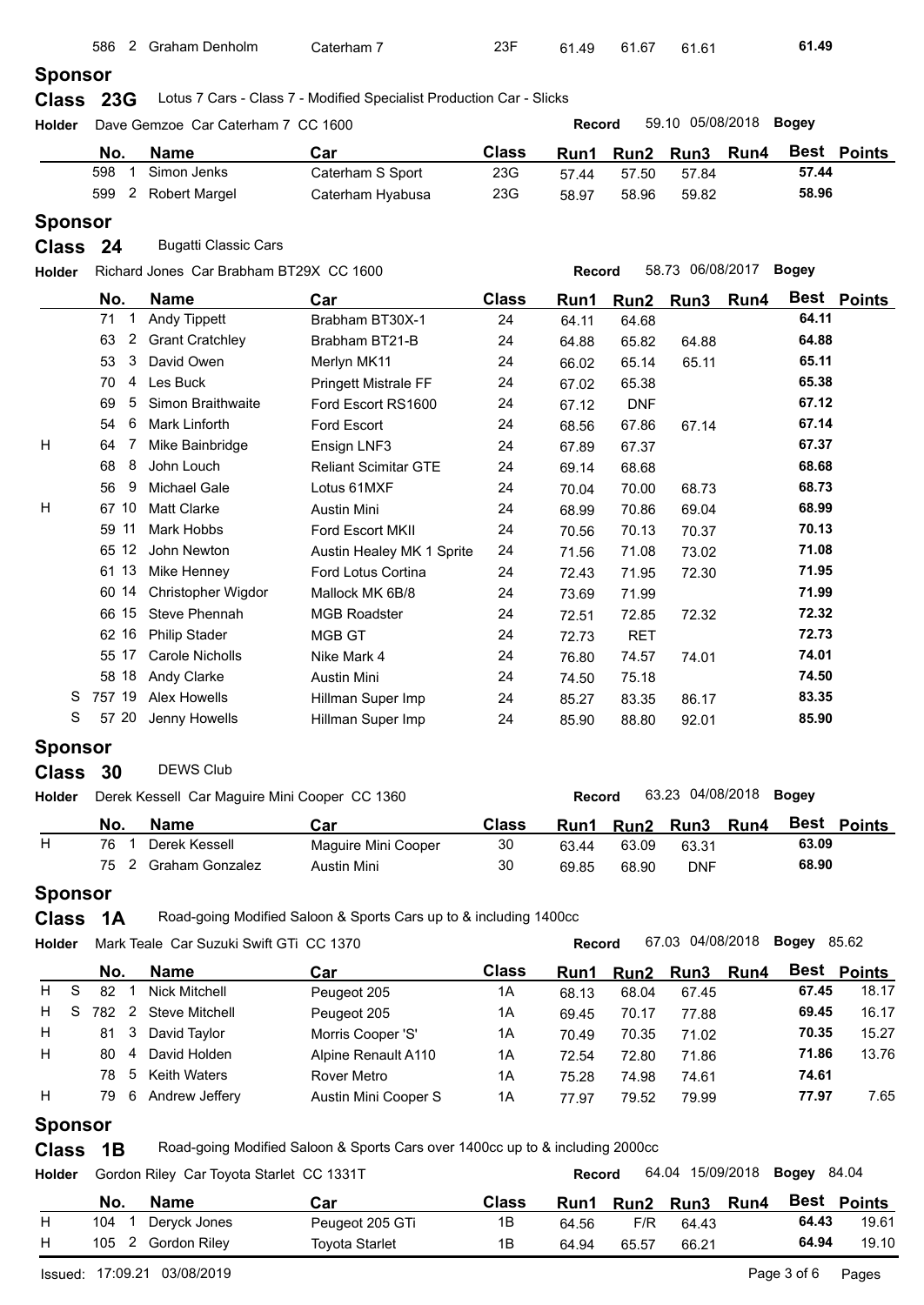| H |   | 3<br>102 | Will Roberts           | <b>Renault Sport Clio Cup</b> | 1B | 65.10 | 65.24 | 65.28 | 65.10 | 18.94 |
|---|---|----------|------------------------|-------------------------------|----|-------|-------|-------|-------|-------|
| H |   | 101<br>4 | David Marshall         | Peugeot 205 GTI               | 1B | 66.67 | 65.87 | 66.02 | 65.87 | 18.17 |
| H |   | 5<br>103 | lan Butcher            | Honda Integra DC2             | 1B | 66.00 | 67.22 | 67.56 | 66.00 | 18.04 |
|   |   | 6<br>89  | Peter Taylor           | Mazda                         | 1B | 69.29 | 68.50 | 85.46 | 68.50 |       |
| H |   | 98       | Shane Jowett           | Honda Civic Type R            | 1B | 69.16 | 68.86 | 68.72 | 68.72 | 15.32 |
| H |   | 8<br>99  | <b>Tony Pickering</b>  | Renault Clio 182 Sport        | 1B | 69.40 | 69.79 | 69.76 | 69.40 | 14.64 |
| H |   | 9<br>100 | <b>Bradley Shelton</b> | Renault Clio 197              | 1B | 69.75 | 69.43 | 70.11 | 69.43 | 14.61 |
| H | S | 797 10   | Sam Billington         | Renault Clio Sport 172        | 1B | 70.62 | 69.54 | 71.43 | 69.54 | 14.50 |
| H | S | 97 11    | Ryan Billington        | Renault Clio Sport 172        | 1B | 70.09 | 71.87 | 74.40 | 70.09 | 13.95 |
|   |   | 95 12    | Keith Rose             | Mazda MX5                     | 1B | 70.30 | 70.81 | 70.44 | 70.30 |       |
|   |   | 90 13    | Robert Yuill Snr       | Mazda MX5                     | 1B | 72.54 | 72.98 | 71.15 | 71.15 |       |
| H |   | 14<br>94 | Daniel Ashall          | Renault Clio                  | 1B | F/R   | 71.61 | 71.97 | 71.61 | 12.43 |
| H |   | 91 15    | lan Archibald          | Mazda MX 5                    | 1B | 73.44 | 73.58 | 73.03 | 73.03 | 11.01 |
| H |   | 96 16    | Mike Jones             | Renault Sport Clio Cup        | 1B | 74.86 | 76.10 | 75.11 | 74.86 | 9.18  |
| H |   | 88 17    | Rebecca Denney         | Renault Clio Sport 182        | 1B | 76.57 | 77.09 | 77.21 | 76.57 | 7.47  |
| H |   | 93 18    | David Baumforth        | MG TF                         | 1B | 76.71 | 77.44 | 77.91 | 76.71 | 7.33  |
|   |   | 92 19    | Alex Smith             | Mazda MX5 Sport               | 1B | 78.86 | 80.78 | 79.64 | 78.86 |       |

**Class 1C** Road-going Modified Saloon & Sports Cars, 2 wheel drive over 2000cc

| <b>Holder</b> |                     | Kieran OBrien Car Nissan 350Z CC 3500S T |                             |              |       | 63.73 16/09/2018<br>82.58<br>Bogey<br><b>Record</b> |       |      |       |                    |  |  |
|---------------|---------------------|------------------------------------------|-----------------------------|--------------|-------|-----------------------------------------------------|-------|------|-------|--------------------|--|--|
|               | No.                 | <b>Name</b>                              | Car                         | <b>Class</b> | Run1  | Run2                                                | Run3  | Run4 |       | <b>Best Points</b> |  |  |
|               | 110                 | Peter Taylor                             | Porsche Boxter              | 1C           | 65.47 | 63.67                                               | 63.10 |      | 63.10 |                    |  |  |
| H             | $\sim$ 2<br>118     | Kieran O Brien                           | Nissan 350Z                 | 1C           | 63.79 | 63.54                                               | 63.58 |      | 63.54 | 19.04              |  |  |
| H             | $\mathbf{3}$<br>116 | <b>Terry Deere</b>                       | <b>Talbot Sunbeam Lotus</b> | 1C           | 65.25 | 65.18                                               | 64.55 |      | 64.55 | 18.03              |  |  |
| H             | 117<br>-4           | Glen Shaw                                | Nissan 350Z                 | 1C           | 81.85 | 66.99                                               | 64.96 |      | 64.96 | 17.62              |  |  |
| H             | 115                 | 5 Andy Bateson                           | Toyota MR2                  | 1C           | 66.93 | 67.39                                               | 67.33 |      | 66.93 | 15.65              |  |  |
|               | 6<br>114            | <b>Andrew Hollis</b>                     | Volvo 940                   | 1C           | 67.83 | 67.65                                               | 68.46 |      | 67.65 |                    |  |  |
| H             | 111                 | Pasquale Abruzzese                       | BMW M3                      | 1C           | 68.26 | 70.15                                               | 69.10 |      | 68.26 | 14.32              |  |  |
| H             | 8<br>113            | Simon Howarth                            | Mini John Cooper Works      | 1C           | 81.73 | 69.62                                               | 69.36 |      | 69.36 | 13.22              |  |  |
| H             | 9<br>112            | <b>Andrew Dilnot</b>                     | Porsche 924S                | 1C           | 76.13 | 76.99                                               | 75.73 |      | 75.73 | 6.85               |  |  |

# **Sponsor**

**Class 1D** Road-going Modified Saloon & Sports Cars, 4 wheel drive over 2000cc

| <b>Holder</b> |           | Jonathan Mounsey Car Mitsubishi Evo 6 CC 1998T T |                      |              | <b>Record</b> |       | 59.89 16/09/2018 | Bogey<br>79.89 |       |             |
|---------------|-----------|--------------------------------------------------|----------------------|--------------|---------------|-------|------------------|----------------|-------|-------------|
|               | No.       | <b>Name</b>                                      | Car                  | <b>Class</b> | <b>Run1</b>   |       | Run2 Run3        | <b>Run4</b>    |       | Best Points |
| H             | 126       | Jonathan Mounsey                                 | Mitsubishi Evo 6     | 1D           | 60.38         | 61.81 | 60.13            |                | 60.13 | 19.76       |
| н             | 125       | Graham Cox                                       | Mitsubishi Lancer    | 1D           | 63.85         | 63.41 | 64.30            |                | 63.41 | 16.48       |
| H             | 123 3     | Peter Dav                                        | Mitsubishi Evo 6     | 1D           | 65.21         | 66.01 | 65.30            |                | 65.21 | 14.68       |
| H             | 124<br>-4 | Tony Booth                                       | Mitsubishi Evo 5 GSR | 1D           | 65.84         | 65.95 | 65.93            |                | 65.84 | 14.05       |
|               |           |                                                  |                      |              |               |       |                  |                |       |             |

# **Sponsor**

**Class** 2A Road-going Kit, Replica & Space-framed Cars up to & including 1700cc (car derived engir

| 60.29 07/08/2011 Bogey<br>80.04<br>Holder Bob Bellerby Car Sylva Striker CC 1700<br><b>Record</b> |
|---------------------------------------------------------------------------------------------------|
|---------------------------------------------------------------------------------------------------|

|   | No. | <b>Name</b>        | Car           | <b>Class</b> | Run1  |       | Run2 Run3 | Run4 | Best  | <b>Points</b> |
|---|-----|--------------------|---------------|--------------|-------|-------|-----------|------|-------|---------------|
|   | 131 | Daniel Hollis      | Caterham 7    | 2A           | 63.66 | 62.68 | 62.71     |      | 62.68 | 17.36         |
|   |     | 132 2 Mike Smith   | Sylva Striker | 2A           | 63.41 | 65.80 | 64.17     |      | 63.41 |               |
| Н |     | 130 3 Peter Wright | Locust 7      | 2A           | 64.56 | 65.47 | 64.75     |      | 64.56 | 15.48         |
|   | 129 | 4 Phil Hallington  | Westfield SE  | 2A           | 72.67 | 73.30 | 72.54     |      | 72.54 |               |

# **Sponsor**

**Class** 2B Road-going Kit, Replica & Space-framed Cars over 1700c (car derived engines)

| Holder | Simon Green Car Westfield Duratec CC 2261 |                |                    |              |       | Record      | 59.08 07/08/2011 |             |       | 78.83<br>Bogey |  |  |
|--------|-------------------------------------------|----------------|--------------------|--------------|-------|-------------|------------------|-------------|-------|----------------|--|--|
|        | No.                                       | Name           | Car                | <b>Class</b> | Run1  | <b>Run2</b> | <b>Run3</b>      | <b>Run4</b> | Best  | <b>Points</b>  |  |  |
|        | 134                                       | John Heseltine | Listerbell Stratos | 2B           | 69.20 | 67.90       | 68.03            |             | 67.90 | 10.93          |  |  |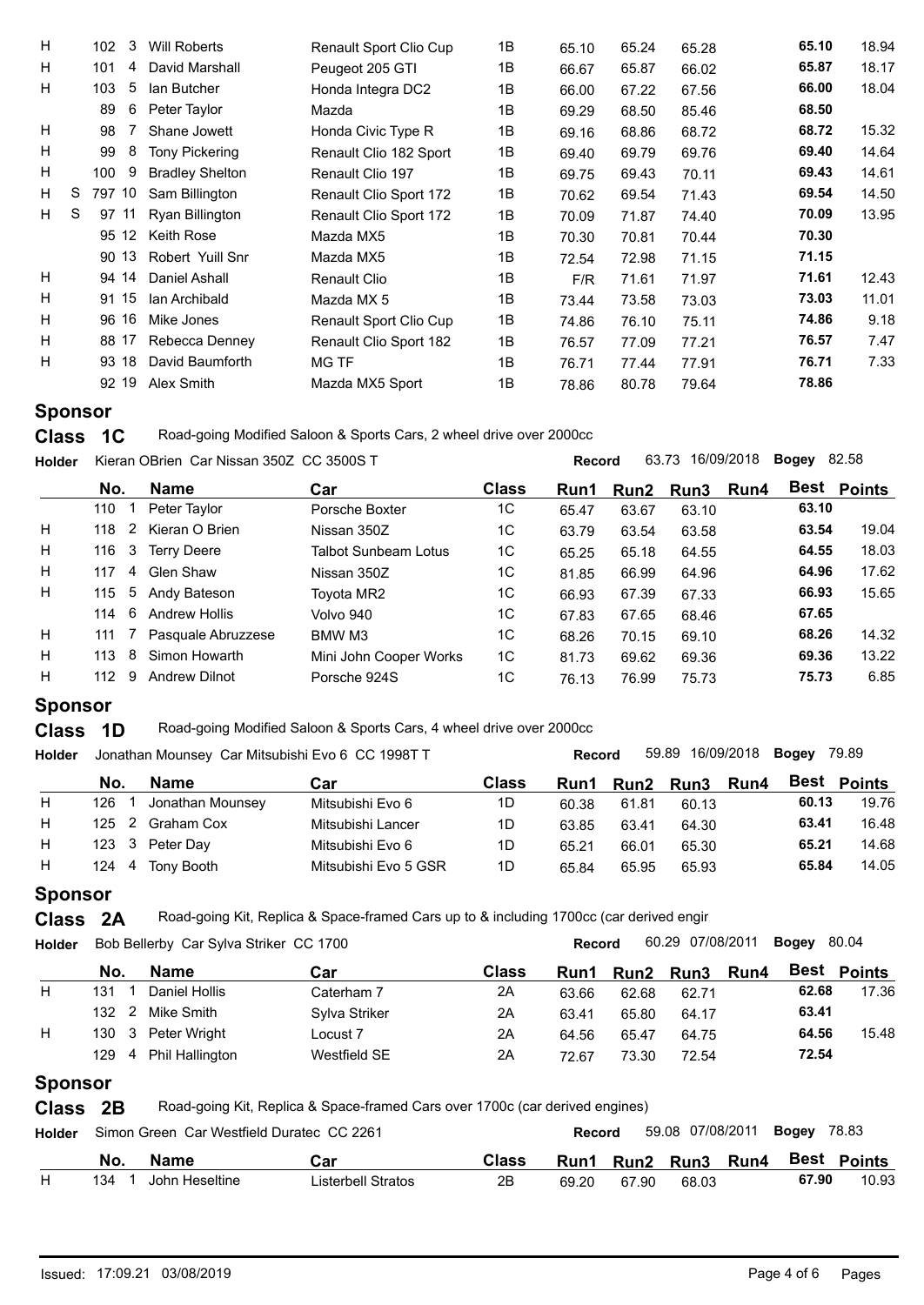| <b>Class</b><br><b>2D</b> | Road-going Specialist Cars with Motor Cycle derived engines and those cars not eligible f<br>ີ |  |
|---------------------------|------------------------------------------------------------------------------------------------|--|
|---------------------------|------------------------------------------------------------------------------------------------|--|

| <b>Holder</b> |         | Robert Bellerby Car Sylva Riot CC 988 |                 |                    |              | <b>Record</b> |           | 60.81 21/09/2014 <b>Bogey</b> 78.08 |      |       |             |
|---------------|---------|---------------------------------------|-----------------|--------------------|--------------|---------------|-----------|-------------------------------------|------|-------|-------------|
|               | No.     |                                       | <b>Name</b>     | Car                | <b>Class</b> | Run1          | Run2 Run3 |                                     | Run4 |       | Best Points |
|               | 136     |                                       | Ben Woodcock    | Westfield Megabusa | 2D           | 61.58         | 61.50     | 61.67                               |      | 61.50 |             |
|               | S 836 2 |                                       | Graham Woodcock | Westfield Megabusa | 2D           | 67.45         | 68.38     | 67.28                               |      | 67.28 |             |
|               |         |                                       |                 |                    |              |               |           |                                     |      |       |             |

# **Sponsor**

**Class 3A** Modified Production Cars excluding Kit, Replica and Space-framed Cars up to & including

| <b>Holder</b> |            | Richard Casey Car Mini CC 1300 |                 | 63.44 17/09/2011<br><b>Bogey</b> 83.44<br><b>Record</b> |       |       |                |  |       |             |
|---------------|------------|--------------------------------|-----------------|---------------------------------------------------------|-------|-------|----------------|--|-------|-------------|
|               | No.        | Name                           | Car             | <b>Class</b>                                            | Run1  |       | Run2 Run3 Run4 |  |       | Best Points |
| н             | 142        | Neil Turner                    | Mini Cooper S   | 3A                                                      | 63.12 | 65.88 | 63.20          |  | 63.12 | 20.32       |
| н             |            | 141 2 Roy Bolderson            | Morris Mini     | ЗΑ                                                      | 67.55 | 66.86 | 66.12          |  | 66.12 | 17.32       |
| н             | 3<br>140.  | Jonathan North                 | Mini Cooper     | 3A                                                      | 69.26 | 69.16 | 69.63          |  | 69.16 | 14.28       |
|               | 139.<br>-4 | Paul Bewsher                   | Austin Mini MK3 | 3A                                                      | 73.09 | 73.65 | 75.59          |  | 73.09 | 10.35       |
|               |            |                                |                 |                                                         |       |       |                |  |       |             |

#### **Sponsor**

**Class** 3B Modified Production Cars excluding Kit, Replica and Space-framed Cars over 1400cc up t

| <b>Holder</b> |     | Sarah Bosworth Car Lotus Elise CC 1796 |                    |              | Record |       | 59.93 16/09/2018 |             | Bogev | 79.93              |  |
|---------------|-----|----------------------------------------|--------------------|--------------|--------|-------|------------------|-------------|-------|--------------------|--|
|               | No. | <b>Name</b>                            | Car                | <b>Class</b> | Run1   |       | Run2 Run3        | <b>Run4</b> |       | <b>Best Points</b> |  |
|               | 146 | Elen Worthington                       | Lotus Elise S1     | 3B           | 66.05  | 65.80 | 64.52            |             | 64.52 |                    |  |
| Н             | 144 | 2 Stuart Stelling                      | Ford Escort RS2000 | 3B           | 64.94  | 65.69 | 65.05            |             | 64.94 | 14.99              |  |
| Н             | 145 | <b>Callum Furness</b>                  | Citroen            | 3B           | 71.01  | 70.74 | 71.04            |             | 70.74 | 9.19               |  |
|               |     |                                        |                    |              |        |       |                  |             |       |                    |  |

### **Sponsor**

**Class** 3C Modified Production Cars excluding Kit, Replica and Space-framed Cars over 2000cc

| <b>Holder</b> |     | Steven Darley Car Subaru Impreza CC 2350 T |                | Record |             |       | 58.32 07/08/2011 | <b>Boaev</b> 78.32 |       |                    |
|---------------|-----|--------------------------------------------|----------------|--------|-------------|-------|------------------|--------------------|-------|--------------------|
|               | No. | <b>Name</b>                                | Car            | Class  | <b>Run1</b> |       | Run2 Run3 Run4   |                    |       | <b>Best Points</b> |
|               | 122 | <b>Geoff Twemlow</b>                       | Subaru Impreza | 3C     | 68.39       | 70.62 | 70.69            |                    | 68.39 | 9.93               |
|               |     |                                            |                |        |             |       |                  |                    |       |                    |

# **Sponsor**

**Class** 3F Modified Specialist Cars up to & including 1700cc

**Holder Record** 57.32 05/07/2009 **Bogey** Andrew Griffiths Car Caterham 7 CC 1396

| No. | <b>Name</b>        | Car            | Class | Run1  | Run <sub>2</sub> | Run3  | Run4 | <b>Best</b> | <b>Points</b> |
|-----|--------------------|----------------|-------|-------|------------------|-------|------|-------------|---------------|
| 150 | <b>Matt Turner</b> | Westfield Mega | 3F    | 58.67 | 58.39            | 58.25 |      | 58.25       | 19.07         |
| 151 | Bob Bellerby       | Sylva Riot     | 3F    | 59.00 | 59.58            | 58.65 |      | 58.65       | 18.67         |

## **Sponsor**

**Class 4A** Sports Libre Cars and Hillclimb Super Sports cars up to & including 2000cc

| <b>Holder</b> |             | Ed Hollier Car OMS SC1 CC 1585 S |               |              |        | 54.34 08/07/2007<br>Bogev<br>74.34<br><b>Record</b> |             |      |       |             |  |
|---------------|-------------|----------------------------------|---------------|--------------|--------|-----------------------------------------------------|-------------|------|-------|-------------|--|
|               | No.         | Name                             | Car           | <b>Class</b> | Run1   | Run <sub>2</sub>                                    | <b>Run3</b> | Run4 |       | Best Points |  |
| H             | 155         | Ben Lovell                       | OMS SC4CF     | 4A           | 56.17  | 56.73                                               | 56.60       |      | 56.17 | 18.17       |  |
| H             | 156.        | John Prickett                    | Radical PR6   | 4A           | 57.28  | 57.22                                               | 57.63       |      | 57.22 | 17.12       |  |
|               | 153<br>- 3- | Luke Trotman                     | Mallock MK18B | 4A           | 61.61  | 61.96                                               | 61.28       |      | 61.28 |             |  |
| H             | 154<br>4    | Paul Kelsall                     | Vauxhall Nova | 4Α           | 112.96 | 74.62                                               | 74.44       |      | 74.44 |             |  |
|               |             |                                  |               |              |        |                                                     |             |      |       |             |  |

# **Sponsor**

**Class** 5A Racing Cars up to & including 1100cc

**Holder Record** 51.25 07/07/2018 **Bogey** Alex Summers Car DJ Firehawk CC 1070

|       | Name | Car                                                                                                                | Class | Run1   |            |       |           |             | Best Points |
|-------|------|--------------------------------------------------------------------------------------------------------------------|-------|--------|------------|-------|-----------|-------------|-------------|
| 162   |      | Force PT                                                                                                           | 5A    | DNF    | 53.61      | 53.41 |           | 53.41       | 17.84       |
|       |      | <b>OMS 2000M</b>                                                                                                   | 5A    | 53.57  |            |       |           | 53.57       | 17.68       |
|       |      | <b>OMS 2000M</b>                                                                                                   | 5A    | 54.35  | 60.21      | 54.10 |           | 54.10       | 17.15       |
|       |      | Force PT                                                                                                           | 5A    | 56.93  | 56.44      | 56.74 |           | 56.44       | 14.81       |
|       |      | OMS PR                                                                                                             | 5A    | 142.35 | <b>RET</b> |       |           | 142.35      |             |
| $H$ S | No.  | Ed Carter<br>H S 863 2 Ben Tranter<br>H S 163 3 Rob Spedding<br>H S 862 4 Steve Carter<br>Richard Vaughan<br>161 5 |       |        |            |       | Run2 Run3 | <b>Run4</b> |             |

57.32 05/07/2009 Bogey 77.32

51.25 07/07/2018 **Bogey** 71.25